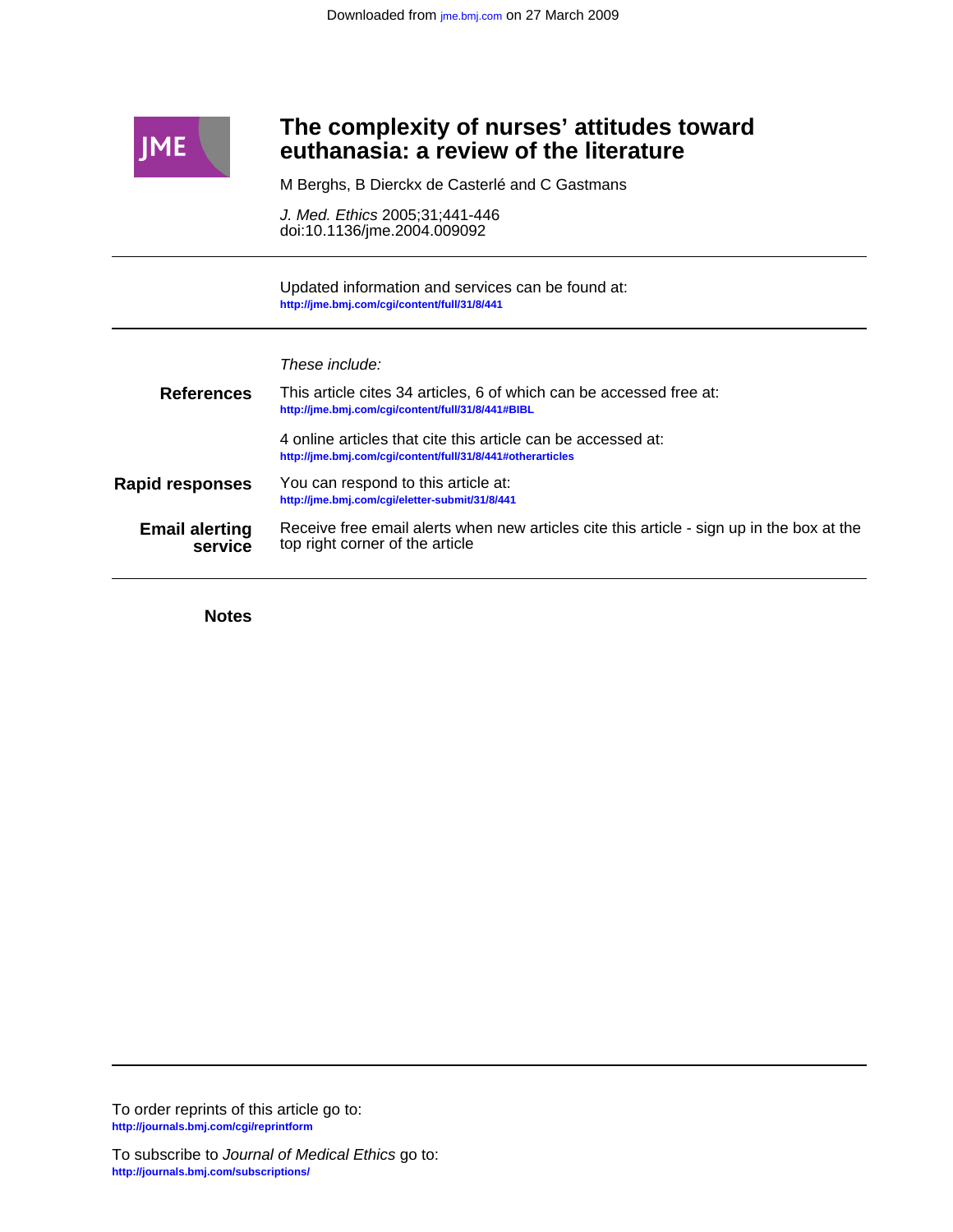# CLINICAL ETHICS

# The complexity of nurses' attitudes toward euthanasia: a review of the literature

...............................................................................................................................

# M Berghs, B Dierckx de Casterlé, C Gastmans

#### J Med Ethics 2005;31:441–446. doi: 10.1136/jme.2004.009092

In this literature review, a picture is given of the complexity of nursing attitudes toward euthanasia. The myriad of data found in empirical literature is mostly framed within a polarised debate and inconclusive about the complex reality behind attitudes toward euthanasia. Yet, a further examination of the content as well as the context of attitudes is more revealing. The arguments for euthanasia have to do with quality of life and respect for autonomy. Arguments against euthanasia have to do with nonmaleficence, sanctity of life, and the notion of the slippery slope. When the context of attitudes is examined a number of positive correlates for euthanasia such as age, nursing specialty, and religion appear. In a further analysis of nurses' comments on euthanasia, it is revealed that part of the complexity of nursing attitudes toward euthanasia arises because of the needs of nurses at the levels of clinical practice, communication, emotions, decision making, and ethics.

...........................................................................

dvances in medicine have led to significant<br>progress in prolonging life. At the same<br>time this progress has brought to the fore<br>issues of quality of life, and beightened debates progress in prolonging life. At the same issues of quality of life, and heightened debates with respect to euthanasia. In Belgium and The Netherlands, laws have been passed allowing euthanasia under certain carefully delineated circumstances. In the Belgian euthanasia act, euthanasia is defined as the administration of lethal drugs at the explicit request of the patient with the explicit intention of shortening the patient's life.

The debate about euthanasia continues worldwide, with nurses' attitudes becoming increasingly more important.2 3 The Belgian euthanasia act (Euthanasia Act,<sup>1</sup> art 3  $$24^{\circ}$$ ) stipulates that if there is a nursing team that has regular contact with a patient who requests euthanasia, the physician has to discuss the request of the patient with the nursing team. This is consistent with findings by Van der Heide et  $aI<sup>4</sup>$  that Belgium, out of six countries that were studied in Europe, had the highest rate (57%) of nursing staff consultation by a physician, with respect to end of life decisions, indicating the central position of the nurse.

Even though empirical studies show that nurses, internationally, are involved in euthanasia,5 little is known about the clinical/ ethical reality behind nurses' attitudes toward euthanasia. This article undertakes a thorough analysis of the data in empirical literature concerning nurses' attitudes toward euthanasia. Emphasis is laid on the complexity within the content of nurses' attitudes and on the contextual complexity nurses are confronted within the formation of their attitudes.

#### METHOD

Using the Pubmed and Cinahl databases, scholarly publications published between 1966 and 2003 were located, using a combination of the following keywords: ''euthanasia''; ''nurse''; ''nursing''; ''attitudes''; ''perspectives''; ''opinions'', and ''characteristics''. The literature selection took place on the basis of three predetermined inclusion criteria: 1) definition of euthanasia as the administration of lethal drugs with the explicit intention of shortening the patient's life at the patient's explicit request; 2) focus was on the attitudes of nurses toward euthanasia, and 3) English, French, or Dutch language publications.

At first sight, there appears to be a great deal of literature on the attitudes of nurses toward euthanasia, but after a thorough analysis of the content of these articles, the number of usable publications was reduced. In a large number of publications it is unclear what is meant by euthanasia.<sup>67</sup> When clear definitions were given, the definition used did not always comply with the definition of euthanasia used in this review.8 9 Other studies dealt with extremely broad definitions of euthanasia that also fell outside our inclusion criteria. Asch et al—for example,<sup>10</sup> dealt with both "active euthanasia and assisted suicide'' and ''withholding and withdrawing life sustaining treatments''.

On the basis of the three inclusion criteria thirty studies were selected. The thirty studies comprised eighteen quantitative studies, $11-29$  nine qualitative studies, $30-37$  two literature reviews,<sup>23</sup> and one anthropological account of euthanasia practice.38 The studies were set in the USA,<sup>2</sup> <sup>15 19</sup> <sup>23 27–29</sup> <sup>32</sup> Australia,<sup>11 12 16 18 20 <sup>25</sup> <sup>33</sup></sup> Japan,<sup>13 26</sup> Finland,<sup>24 31</sup> The Netherlands,<sup>36 38</sup> Canada,<sup>34 37</sup> Belgium,<sup>3 36</sup> Switzerland,<sup>14</sup> Israel,<sup>22</sup> and Hungary.17 In addition, one study was set at an international midwifery conference<sup>21</sup> and one was a cross cultural study.30 During the time that these studies were conducted, euthanasia was not legal in any of these countries. At the time when the Dutch studies were carried out, euthanasia was not legal in The Netherlands, however, it was not a punishable offence if the due care requirements were complied with.

See end of article for authors' affiliations .......................

Correspondence to: Professor C Gastmans, Faculty of Medicine, Centre for Biomedical Ethics and Law, Catholic University of Leuven, Leuven, Belgium; chris.gastmans@med. kuleuven.ac.be

Accepted for publication 11 October 2004 .......................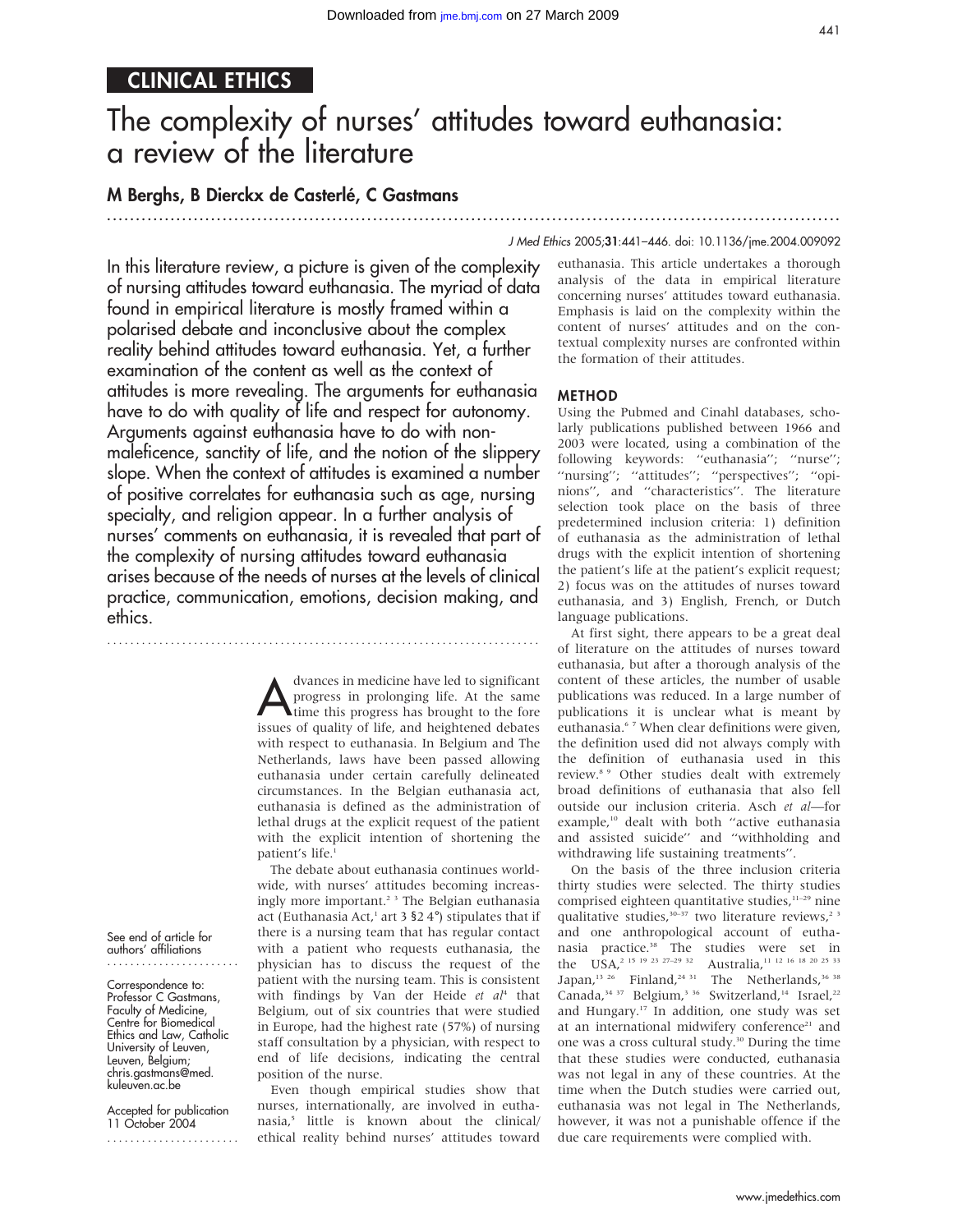The method of analysis used in this paper consisted of a careful and thorough reading of all of the articles used. In the first stage, we examined only the differing data that were given when researching the attitudes of nurses toward euthanasia in quantitative studies. In the second stage, we examined the differing ethical arguments that justified the data in quantitative studies and then looked at ethical arguments behind opinion formation in qualitative studies. In the third phase we looked at the factors that influenced opinion formation in both quantitative and qualitative studies. In the last stage, we looked at the content of comments that nurses gave at the end of quantitative questionnaires and in qualitative interviews, and identified different ''needs'' of nurses that recurred frequently. The method of analysis was under continuous critical evaluation of a nursing academic researcher and two experts in nursing ethics research.

# NURSING ATTITUDES TOWARD EUTHANASIA

When Verpoort et  $a<sup>13</sup>$  examined quantitative studies that had replicated the questionnaires used by either Kuhse and Singer<sup>20</sup> or Young et al,<sup>28</sup> which thus could be compared, they found a wide range of percentages covering nursing attitudes in favour of the legalisation of euthanasia. These percentages ranged from  $14\%$ <sup>13 26</sup> to 78%.<sup>20</sup> Other quantitative studies not using the Kuhse and Singer<sup>20</sup> or the Young et  $al^{28}$  questionnaires, but asking the same question about the attitudes of nurses toward legalisation of euthanasia further corroborated such findings of variable percentages found in positive attitudes toward legalisation of euthanasia: these ranged from 23%,<sup>29</sup> 44%,<sup>19</sup> 50%,<sup>11</sup> 60%,<sup>25</sup> to 61%.<sup>16</sup>

Verpoort  $et$   $a<sup>p</sup>$  found this variation in percentages from low to high was also illustrated when nurses were asked if euthanasia could be ethically justified: the range was from  $21\%^{17}$  to 70%.<sup>21</sup> Only in certain circumstances, such as in the case of terminal illness, was an ethical justification for euthanasia felt to be justified.

The myriad of differing percentages given when investigating attitudes of nurses toward euthanasia is indicative of the difficulty of the task of trying to give a nuanced picture of a complex reality. Many questions remain unsolved: What are the arguments nurses use to justify their attitudes? Are nurses' attitudes influenced by contextual factors? To clarify the reality behind such empirical data, a further examination was undertaken into the ethical content that nurses describe to explain their positions toward euthanasia.

#### ARGUMENTS FOR OR AGAINST EUTHANASIA Ethical principles in practice

Nurses indicate that when forming their arguments for or against euthanasia major ethical principles guide their thoughts. The literature review by Verpoort et  $al^3$  showed that the most important principles in arguments for euthanasia were quality of life and respect for autonomy. These principles were also indicated in other studies as being important in arguing for euthanasia.14 19 24 25 30 29 36 The most important principles in arguments against euthanasia were found to be non-maleficence,<sup>33</sup> sanctity of life,<sup>31 32 37</sup> and those to do with the idea of the slippery slope.<sup>32</sup> <sup>33</sup> <sup>37</sup>

While it is true that major ethical principles can be identified in the way nurses form their arguments, they are not always used in the same way—that is, to mean the same thing. The principle of respect for autonomy—for example, was described as: the right of the patient to decide;<sup>20</sup> the patient's own request;<sup>31</sup> patient autonomy,<sup>19</sup> and self determination.<sup>37</sup> Moreover, "slippery slope" arguments were indicated by remarks such as: the need for better safeguards;<sup>11</sup> potential abuse;<sup>19 29 31–33 37</sup> the history of the Nazi regime's euthanasia programmes,<sup>14</sup> and economic considerations.<sup>32</sup>

There seems to be a gap between philosophical theorising and what nurses actually experience in clinical settings.<sup>1</sup> While researchers identified nurses as all implicitly or explicitly using ethical principles to guide their decisions, nurses claimed not to know how abstract principles could be of help in clinical practice. Some explained that attitudes toward euthanasia involved "shades of grey"<sup>33</sup> and this was often not reflected in the ethical polarisation of the debate.12

#### Qualifications in agreement or disagreement

Arguments for or against euthanasia distinguished between agreement at an individual and professional level. When there was no agreement at the individual level, nurses argued one had to respect a nurse's conscience,<sup>32</sup> and this should not have to translate into actual involvement in euthanasia. When there was positive agreement that translated into positive involvement in the euthanasia process at the professional level, it was with some qualifications<sup>25</sup>: onlyfor example, after good palliative care had been instituted, $11$ with clearly defined criteria,<sup>19 31</sup> or after euthanasia had been legalised.<sup>18</sup> 30 37

Nurses indicated that despite being against euthanasia, they would be willing to be involved in caring for patients who requested euthanasia. Cartwright et  $al<sup>16</sup>$  found that despite the fact that 29% of Australian critical care nurses did not agree with euthanasia, they would stay with the patients who had requested euthanasia and give support. This indicates an ability in nurses to set aside their personal beliefs in order to provide optimal care for their patients.16 22 28 37

While many nurses felt at a loss to explain their attitudes ethically and indicated how complex each individual situation was, they viewed their patients' ethical beliefs and legal rights as guides to structuring their own behavior and attitudes.25 32 33 36 This does not mean that nurses follow their patients' ethical beliefs without qualification: while—for example, nurses indicated patients had a right to be autonomous decision makers, they also qualified that statement by pointing to the complexities of decision making. Among these complexities they named: the rights of the family, and the rights of the physician and the nurse, as well as other factors such as pain management, prognosis etc. This indicates a complex process of reflection in weighing multiple principles and factors.<sup>33 37</sup>

When confronted with an actual clinical setting where perhaps they had to administer the lethal drug, support would often dramatically fall, as in the case reported by Musgrave  $\&$  Soudry,<sup>21</sup> where initially 70% of nurse/midwives agreed with euthanasia, 64% would stay with the patient, but only 36% would be willing to administer the lethal drug. These results were corroborated by findings which showed that many American and Israeli nurses refused to take the responsibility of administering the lethal drug to the patient.<sup>19</sup> <sup>22</sup> <sup>2</sup>

#### CONTEXTUAL FACTORS Age

It was found that younger nurses tended to be more accepting of euthanasia than older nurses.<sup>3 18 20 24</sup> Stevens and Hassan<sup>25</sup> indicated that those nurses who were more likely to receive requests from patients for euthanasia were younger nurses, and that they were more likely adopt more positive attitudes toward euthanasia but they did not, however, always have close relationships with patients. Involvement in the euthanasia process requires an emotional maturity and responsibility that younger nurses are not always ready or willing to shoulder.<sup>33</sup>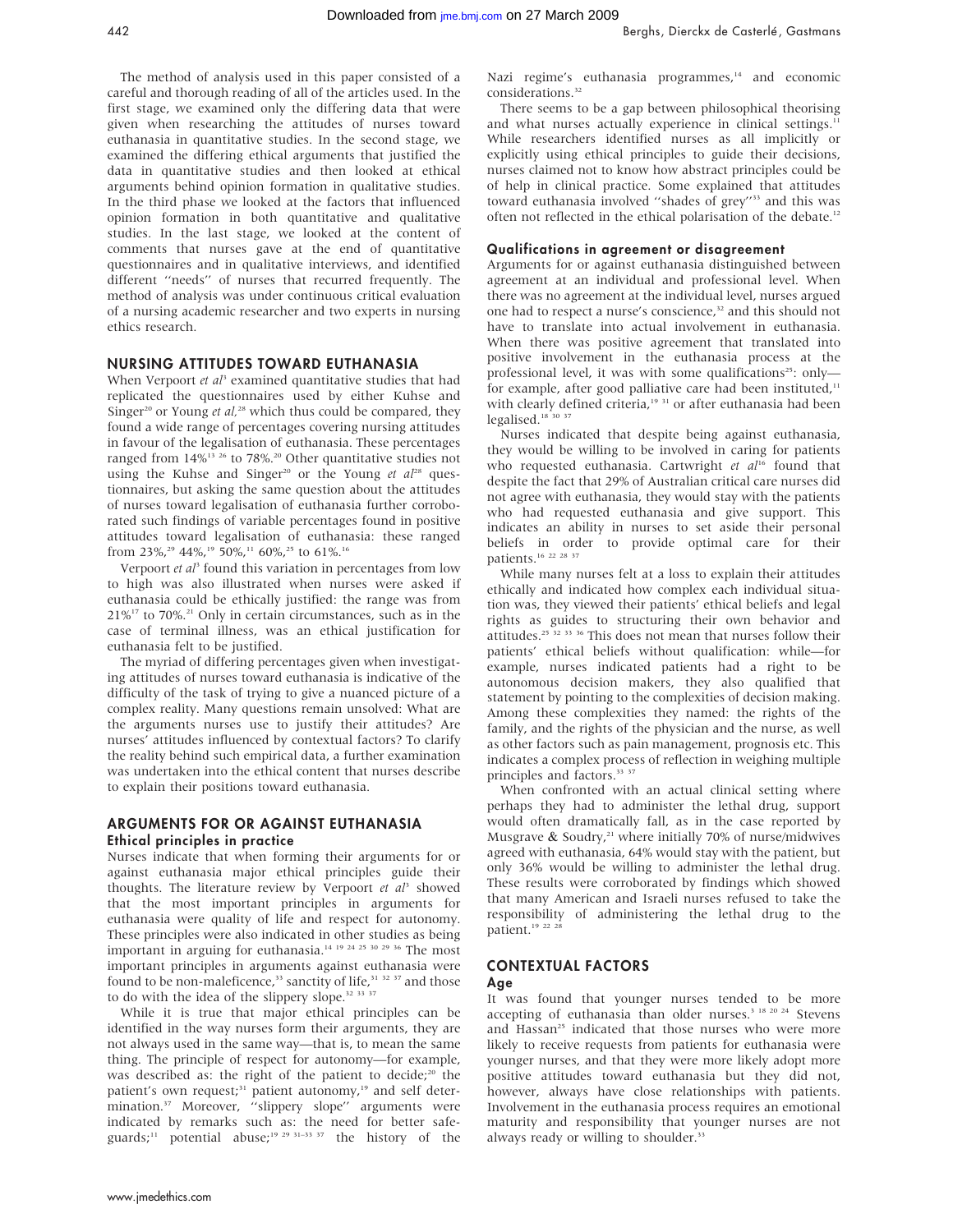The complexity of nurses' attitudes toward euthanasia 443

### Nursing specialty

Brown et  $al^{15}$  found that nurses most in favour of legalising euthanasia were floaters<sup>i</sup> (52%), and nurses least in favour were the operating room/emergency room nurses (22%) and the obstetrics and gynaecology nurses (26%). Nurses, who had everyday contact and experience with the terminally ill, were the most against euthanasia. This correlation corresponds to Verpoort et al's<sup>3</sup> findings that oncology nurses are less in favour of legalising euthanasia than non-oncology nurses. It is also in line with Verpoort et al's findings that palliative care nurses were the only subgroup of nurses without a clear majority in favour of euthanasia. Bittel et  $al<sup>14</sup>$ found that 29% of Swiss palliative care nurses and other palliative care professionals would offer euthanasia if this were allowed by law. Yet more than two thirds of both groups would refuse a patient's request for euthanasia even if it were legal. A Hungarian study<sup>17</sup> indicated that nurses who had everyday contact with dying patients were more ''conservative'' than medical or social science students. These findings of a correlation between palliative care and a lower support for euthanasia are corroborated neither by Kuhse and Singer,<sup>20</sup> nor by Kuupelomäki.<sup>31</sup> Verpoort et al's<sup>36</sup> findings showed that while the majority of Belgian palliative care nurses expressed negative attitudes toward euthanasia, they were not a priori for or against euthanasia. Overall, their attitudes tended to mirror the dynamics of clinical practice and could change depending on the situation of each individual patient.

#### Religion

A positive correlation for religious affiliation was found by Verpoort et  $a^{\beta}$  in a significant number of studies investigating nurses' attitudes against euthanasia. This connection between religion and nurse attitudes against euthanasia was also found in other studies.<sup>14 24 30</sup> Catholics were more likely to be against euthanasia than members of other religious groups.16 20 In their study of Belgian palliative nurses, Verpoort et al<sup>36</sup> found, furthermore, that religious attitudes toward euthanasia are dynamic. If nurses were religious and found euthanasia problematic, they would not necessarily reject it as a possibility for patients, nor would they refuse to care for a patient who made this choice. This further corroborates findings that nurses are willing to set aside their beliefs in the interests of the patient.<sup>16 22 28</sup>

The correlates in age, nursing specialty, and religion shed light on the contextual factors that have an important role to play in the formation of arguments for or against euthanasia. Yet, such correlates tend to give a static picture and do not portray the process of how they are involved in the formation of attitudes.

# ANALYSIS OF NURSES' COMMENTS ON EUTHANASIA

A further analysis of nurses' comments made in qualitative interviews or written at the end of quantitative questionnaires when invited, was undertaken. Comments made by nurses in all the studies were generally exploratory in nature, suggesting that nurses wanted to say something more about euthanasia, something that perhaps was not being addressed. It was revealed that part of the complexity of nurses' attitudes toward euthanasia arose out of the needs they said they had in terms of clinical practice, emotions, decision making, and ethics.

i Floaters are nurses who ''float'' or spend only a day or two on a specific service, or in administrative duties, and have less contact with terminally ill patients.

#### Continuing education in palliative care

Many of the nurses stressed the need for greater knowledge of palliative care, with some nurses believing that increased palliative care would eventually make euthanasia unnecessary.<sup>20</sup> <sup>29 31 32 37</sup> Nurses pointed out that it was easier to provide proper care for dying patients in palliative care settings than in hospital settings.<sup>33</sup> Yet, even in palliative care settings, if palliative measures had been exhausted, nurses felt euthanasia could be a ''final option''.20 25 36

There was a call for more understanding of management of symptoms,<sup>11</sup> and questions about whether administering large doses of narcotics did not hasten death.<sup>29</sup> Many nurses indicated they felt uncomfortable with the ambiguity of such practices.<sup>20 32 33</sup> <sup>36</sup> Nurses indicated confusion about the role of morphine, with nurses unclear whether increasing morphine was not actively assisting in dying.<sup>11 38</sup> There was also a significant lack of clarity about whether, if nurses gave palliative sedation at the patient's request, they were not in fact thus actively involved in a patient's death.<sup>11</sup>

#### Continuing education in communicative skills

Nurses repeatedly called for better professional communication about end of life issues between nurses and physicians, and between professionals and patients. They often felt there was not enough time to provide optimal care, and indicated that they needed to be able to respond better to the existential crises of patients.<sup>11 12 36</sup> Communication about euthanasia was often avoided, reduced to a business like character, or misunderstood completely.<sup>38</sup> Nurses remarked that patients had a need to be helped to communicate on issues important to them as death approached.<sup>12 32</sup>

#### Situating the emotions

Matzo and Schwarz<sup>32</sup> found that 20% of written comments by nurses at the end of their survey expressed emotions toward euthanasia. Nurses indicated that they did not understand how emotions could lie at the basis of ethical principles, aid them, or be viewed as positive experiences.

This was reflected in the way nurses felt more capable about the physical aspects of care, compared to the psychosocial aspects of care.<sup>29</sup> At the same time, the psychosocial aspects of care of not only patients and families but also of nurses themselves, was indicated as crucial by nurses.35 36 Yet, just as physicians have great difficulties dealing with emotions of loss, failure, and fear with respect to patients who request euthanasia, so do nurses.<sup>16</sup> Nurses, like doctors, also had to come to terms with their own attitudes and fears toward death.<sup>16</sup> <sup>28</sup>

Van der Brug et  $al^{35}$  reported that nurses involved in the euthanasia process indicated that while one had to focus on the care of the patient, one also had to mentally prepare oneself. Despite feelings of compassion for the patient, nurses said they also had feelings of guilt, anger, fear, and involvement in an ''unnatural event''. They all indicated a strong belief in the need to share what they had experienced—after the patient had died—with both the physician and nursing team.<sup>38</sup>

#### Decision making

Nurses realised the complexities of decision making.<sup>11</sup> They noted the importance of the physician's role and the heavy burden of decision making.<sup>20</sup> Some nurses indicated that they would never want to make that decision, nor shoulder such a responsibility.20 32 36 Nurses also said they saw their position as vulnerable and that they felt their opinions were overlooked.<sup>16</sup><sup>36</sup>

In the euthanasia process it is important that all involved reach a consensus, for it is difficult to begin the mourning process if one is not able to support a patient's decision.<sup>36</sup> <sup>36</sup> Nurses—for example, indicated that if a patient's loved ones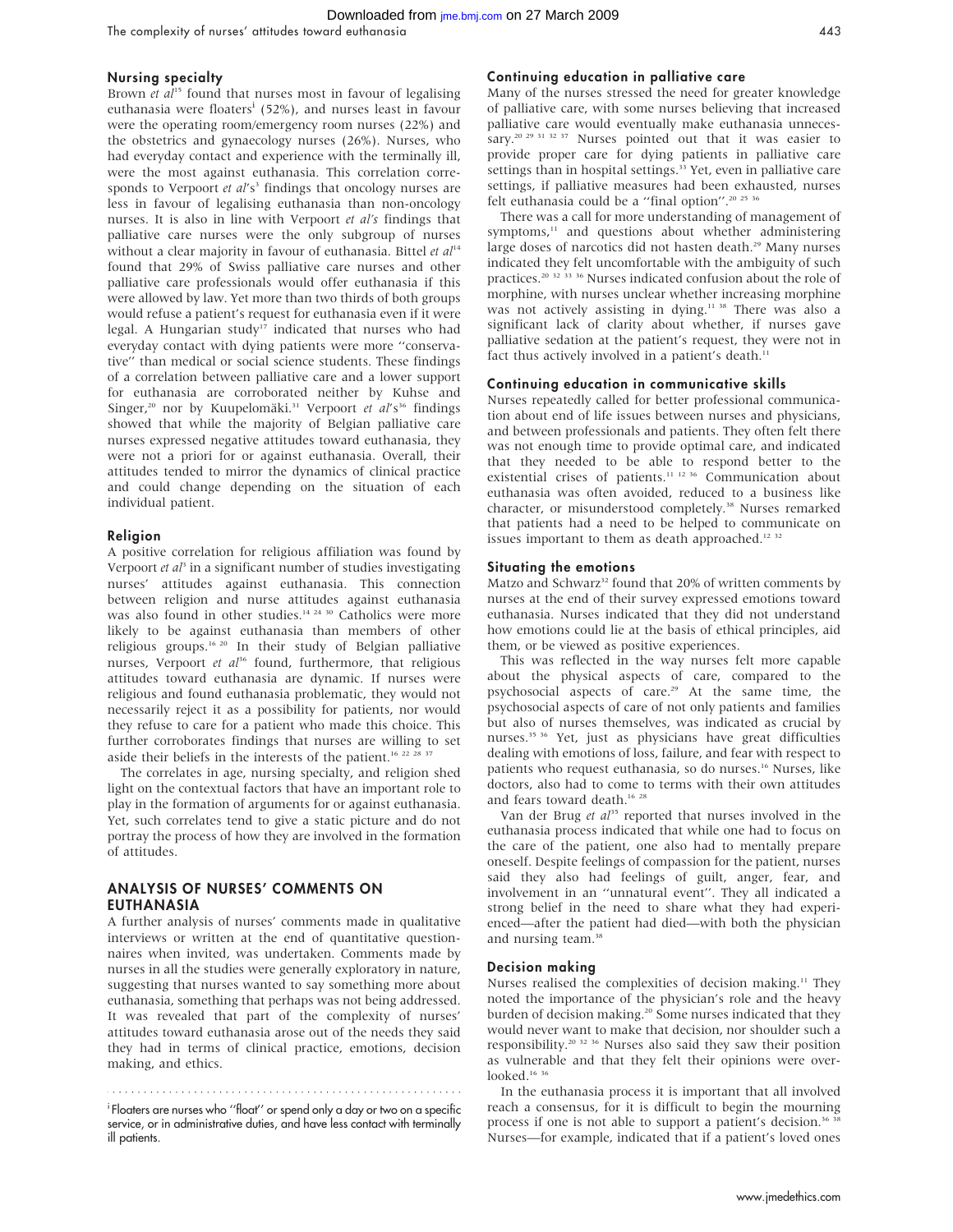were not supportive of the decision, euthanasia could not occur, for the next of kin had to be able to continue with their

lives.<sup>36</sup> It was clear that nurses once the euthanasia decision had been taken, ''lived'' that decision more intimately than the physician. While the patient had brief contact with the physician, nurses felt that they had to engage in the terminal illness and helplessness of both patients and families, on a daily basis.<sup>15</sup>

# Ethical guidelines, professionalism, and policy making

Nurses' comments indicated tensions between the acceptance of euthanasia and the negative effect it could have on the trusting relationship between care givers and patients, as well as society.16 23 26 29–31 Likewise, studies also indicated the enormous fears of dying within society with regard to inadequate pain management, loneliness, and lack of control.<sup>2 24</sup> The interplay of these different fears led nurses to call for truer reflection on values held about euthanasia and attitudes toward it.<sup>23 36</sup> As part of such a reflection, nurses argued, there should be a clarification of each institution's policy on euthanasia.<sup>23</sup>

Nurses who were in favour of euthanasia expressed support for legal policies and guidelines.<sup>16 36</sup> <sup>37</sup> Dutch nurses who were working in a care setting where guidelines were already in place, however, indicated that euthanasia was dealt with in a technical, business like, and unnatural way because of fears of not following the guidelines correctly.<sup>35</sup> <sup>38</sup> Furthermore, what the precise role of nurses was, and what procedures and practices they could engage in during the euthanasia process, was not clearly defined in the guidelines, and this added to nurses' fears of engaging in an illegal activity.<sup>35</sup>

The call for more reflection on the nursing profession's position toward euthanasia arises from the fact that the arguments found in ethical codes are not strongly supported by nurses.19 This suggests that nurses may be more concerned with factors that influence the wellbeing of a patient rather than with their professional identity. Despite the fact that nurses said they did not know how the ethical principles in their codes were of value in a clinical setting, nurses who expressed arguments for or against euthanasia, implicitly identified with ethical principles that were part of their professional identity or ethical codes.<sup>34</sup> Asai et  $al<sup>13</sup>$  point out, however, that whatever nurses' attitudes are toward euthanasia, whether for or against, it is a fact that nursing as a profession would never allow nurses to practise euthanasia.

# DISCUSSION AND CONCLUSION Methodological considerations

When engaging in a literature review, at a time when euthanasia functions in an illegal sphere in the countries studied, there are several constraints regarding methodology and gathering empirical evidence. Likewise, caution must be exercised in judging how candid nurses can be about a practice that is illegal. $<sup>2</sup>$ </sup>

Methodological comparisons of quantitative and qualitative studies were almost impossible: samples, terminology, questioning, vignettes, and interview techniques were all different. Moreover there were failures to address the complexity of the issues—for instance, in the Kuhse and Singer<sup>20</sup> and Young et  $al^{28}$  studies, which had been replicated and could be compared, the debate was too polarised.<sup>33</sup>

Another limitation was the lack of information about the validity and reliability of the measurement techniques used. Qualitative studies paid little attention to the trustworthiness of the data. The criterion that was used to evaluate the qualitative research was how accurately and reliably it could access the phenomena of interest (euthanasia) from the viewpoint of the participants (nurses). While all the qualitative studies did access the phenomena of euthanasia from the viewpoint of the nurses participating in the study, questions about the accuracy and reliability of the studies remained. Very few of the qualitative studies used any strategies to increase the worth of the qualitative data such as triangulation, peer debriefing or member checking. In spite of these limitations, the literature review does provide a number of valuable findings regarding nurses' attitudes toward euthanasia. Comments made by nurses in all the studies were generally exploratory in nature and showed that regarding euthanasia, nurses felt that there were issues that had not been addressed yet.

# Complementary research

The myriad of data on nursing attitudes toward euthanasia in quantitative studies revealed widely differing percentages and gave an inconclusive picture, which did not reveal much about the reality behind nursing attitudes. The complexity of nursing attitudes cannot be captured in a polarised debate where attitudes are shown to be either simply for or against euthanasia. In this respect, McInerney and Seibold<sup>33</sup> and van der Brug et  $al^{35}$  warn that the rigid structuring of many studies could prevent new insights in what is an area of nursing that has not been investigated in great depth. Verpoort  $et$   $al<sup>3</sup>$  reiterate this, noting that in many quantitative studies questions posed about euthanasia always used pro or contra terminology, leaving no room for a qualified response.

In this literature overview, we have noted that despite the fact that nurses often felt they could not put into words their ethical thinking, implicitly they were engaging in a complex reflective process with many principles, and factors involved. Further examination into the underlying principles that nurses cite in support of their attitudes, however, does not offer much more information. While nurses indicated such principles as, for example, ''respect for autonomy'' or ''quality of life'', as guiding their attitudes in favour of euthanasia, they also indicated that these ethical principles were too theoretical, and not true guides to the individual character of each patient's complex situation.

This raises questions about whether researchers are not imposing static, oversimplified ethical frameworks on nurses, which may not have a correlation to nurses' actual clinical experiences. Orpett Long<sup>39</sup> describes how empirical research often allows people to select from ''predetermined'' sets of responses, giving them no opportunity to envisage any ambivalence about those choices. While bioethics all too often assumes a detached and disinterested reasonable person as undertaking choices in a logical manner, says Orpett Long, she notes that in real life the values held by people contain their '''felt'' ideas and views on human experience. As such, people's values do not act as logical rules governing behaviour but are embedded in personal and cultural constructions of meaning. From this viewpoint people's choices on end of life decisions can be seen as being in conflict, ambivalent, and often with no satisfactory resolution. This review too illustrates that the ongoing interaction between theory and practice indicates that a more contextual, situated, and practice based ethical framework is needed to illuminate nurses' attitudes toward euthanasia.

The attitudes of nurses formed in clinical practice on such issues as palliative care, communication, emotions, decision making, and ethics should form the basis of further studies on ethical reflection as it appears in clinical practice. Empirical research (quantitative and qualitative) is necessary in order to undertake the identifying, listing and analysis of these ethical attitudes. Ethical research should in turn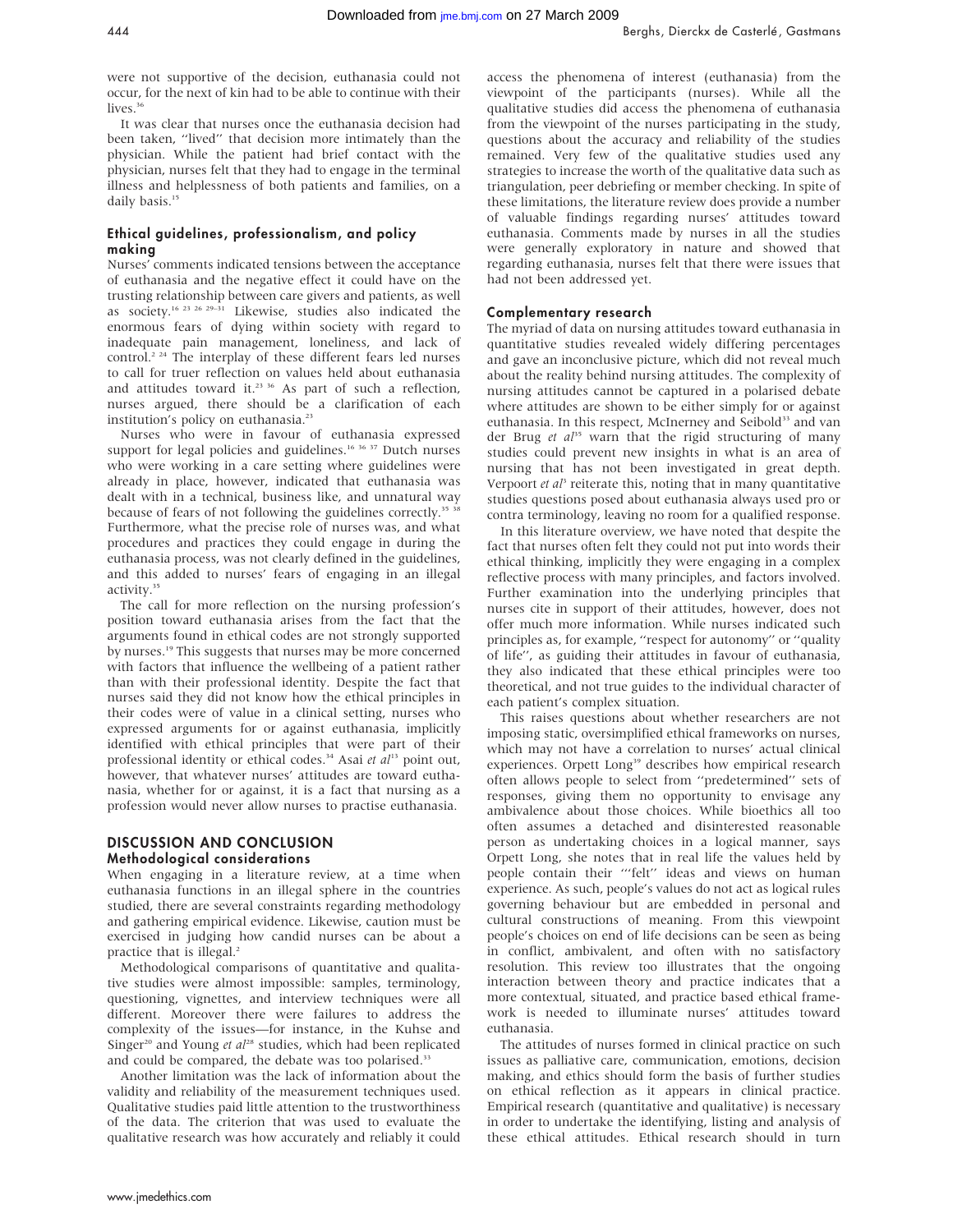confront such data with the theoretical ethical concepts as they are developed in philosophical ethics. The results of the dialogue between empirical ethics and philosophical ethics contribute to ethical theory development through a better understanding of the way nurses reason and practice in situations where ethical dilemmas arise, as happens with euthanasia. Focus on the interplay between empirical (descriptive) and philosophical (normative) ethics may lead to a greater emphasis on how the two can work together, rather than stressing the differences between the two or valuing only philosophical ethics to the exclusion of empirical ethics. It is the dynamic interaction between both disciplines which contributes to a better empirical and theoretical understanding of ethical issues in practice and, consequently, to improved patient care.<sup>40</sup>

#### Support in facing requests for euthanasia

In their comments, nurses expressed great dissatisfaction with how they were expected to cope with issues around euthanasia, also saying that this dissatisfaction was compounded by their great needs in addressing the issues of palliative care; communication; emotions; decision making, and ethics. Due to their close relationship to patients and their families, nurses are vulnerable to being approached by the terminally ill requesting euthanasia. It is thus imperative that nurses understand the links between issues such as the limits of clinical practice, the problems of communication, and how to situate their emotions in the context of their ethical commitment to care in the best way possible for a dying patient. Nurses who are involved in caring for patients in the euthanasia process have warned that the caring commitment they are ethically required to give is of an all inclusive character, which demands much from them. It requires nurses to be technically as well as emotionally skilled. Such a caring commitment must include reflection on one's own values and emotions, which can be very difficult to confront.<sup>35</sup>

Moreover, one area of important future developments that nurses have indicated is an issue in terms of both clinical practice and ethical guidance, concerns the relationship between euthanasia and palliative care. Nurses' positive attitudes toward palliative care, and their view that palliative care has to occur before euthanasia can be considered, together with their awareness of the need for greater education and research, indicate that the relationship between euthanasia and palliative care needs more exploration and discussion.

#### Broadening the euthanasia debate

These results can contribute to the societal and ethical debate about euthanasia, which until now has tended to be conducted solely from a medical perspective. Ethical reflection from a nursing perspective can serve to further orientate the developments of clinical practice guidelines and laws related to euthanasia, as well as call them into question. Nurses have indicated not only the justifications but also the difficulties and tensions that they have experienced in clinical practice with respect to euthanasia. The nursing perspective broadens the euthanasia debate by providing it with much needed critical insights about education in palliative care, communication skills, situating the emotions, decision making, and ethical guidelines. This can be of benefit not only to health care professionals, families, and patients directly involved in the euthanasia process, but also to all members of a society in their critical reflection on the issue of euthanasia. This indicates how important nurses' contributions toward the euthanasia debate are, and why further empirical research, as well as ethical reflection, is imperative and must not cease on this issue.

#### Authors' affiliations .....................

M Berghs, C Gastmans, Faculty of Medicine, Centre for Biomedical Ethics and Law, Catholic University of Leuven, Leuven, Belgium B Dierckx de Casterlé, Faculty of Medicine, Centre for Health Services and Nursing Research, Catholic University of Leuven, Leuven, Belgium

#### **REFERENCES**

- Euthanasia Act 2002. Brussels: The Belgian Statute, 2002.
- 2 Schwarz J. Assisted dying and nursing practice. J Nursing Scholarsh 1999;31:367–75.
- 3 Verpoort C, Gastmans C, De Bal N, et al. Nurses' attitudes to euthanasia: a review of the literature. Nurs Ethics 2004;11:349–65.
- 4 Van der Heide A, Deliens L, Faissat K, et al. End of life decision making in six European countries: descriptive study. Lancet 2003;361:345–50.
- 5 De Beer T, Gastmans C, Dierckx de Casterlé B. Involvement of nurses in euthanasia: a review of the literature. J Med Ethics 2004;30:494–8.
- 6 Shuman CR, Fournet GP, Zelhart PF, et al. Attitudes of registered nurses toward euthanasia. Death Stud 1992;16:1–15.
- 7 Anderson JG, Caddell DP. Attitudes of medical professionals toward euthanasia. Soc Sci Med 1993;37:105–14.
- 8 Davis AJ, Slater PV. US and Australian nurses' attitudes and beliefs about the good death. *J Nurs Scholarsh* 1989;**21**:34–9.<br>9 **Takeo K**, Satoh K, Minamisawa H, *et al.* Health workers' attitudes toward
- euthanasia in Japan. Int Nurs Rev 1991;38:45–8.
- 10 Asch DA, Shea JA, Jedrziewski MK, et al. The limits of suffering: critical care nurses' views of hospital care at the end of life. Soc Sci Med 1997;45:1661–8.
- 11 Aranda S, O'Connor M. Euthanasia, nursing, and care of the dying: rethinking Kuhse and Singer. Aust Nurs J 1995;3:18–21.
- 12 Aranda S, Bence G, O'Connor M. Euthanasia: a perspective from Australia. Int J Palliat Nurs 1999;5:298–304.
- 13 Asai A, Ohnishi M, Nagata SK, et al. Doctors' and nurses' attitudes toward and experiences of voluntary euthanasia: survey of members of the Japanese Association of Palliative Medicine. J Med Ethics 2001;27:324–30.
- 14 Bittel N, Neuenschwander H, Stiefel F. ''Euthanasia'': a survey by the Swiss Association for Palliative Care. Support Care Cancer 2002;10:265-71.
- 15 Brown NK, Thompson DJ, Bulger RJ, et al. How do nurses feel about euthanasia and abortion? Am J Nurs 1971;71:1413–16.
- 16 Cartwright C, Steinberg M, Williams G, et al. Issues of death and dying: the perspective of critical care nurses. Aust Crit Care 1997;10:81-7.
- 17 Fekete S, Osvath P, Jegesy A. Attitudes of Hungarian students and nurses to hysician assisted suicide. J Med Ethics 2002;28:126.
- 18 Kitchener BA. Nurse characteristics and attitudes to active voluntary euthanasia: a survey in the Australian capital. *J Adv Nurs* 1998;**28**:70–6.
- 19 Kowalski SD. Nevada nurses' attitudes regarding physician assisted suicide. Clin Nurse Spec 1997;11:109–15.
- 20 Kuhse H, Singer P. Voluntary euthanasia and the nurse: an Australian survey. Int J Nurs Stud 1993;30:311–22.
- 21 Musgrave CF, Soudry I. An exploratory pilot study of nurse-midwives' attitudes toward active euthanasia and abortion. Int J Nurs Stud 2000;37:505–12.
- 22 Musgrave CF, Margalith I, Goldsmidt L. Israeli oncology and non-oncology nurses' attitudes toward physician assisted dying: a comparison study. *Oncol*<br>Nurs Forum 2001;**28**:50–7.
- 23 Richardson DS. Oncology nurses' attitudes toward the legalisation of voluntary active euthanasia. Cancer Nurs 1994;17:348–54.
- 24 Ryynänen OP, Myllykangas M, Viren M, et al. Attitudes toward euthanasia among physicians, nurses, and the general public in Finland. *Public Health*<br>2002;**116**:322–31.
- 25 Stevens CA, Hassan R. Nurses and the management of death, dying, and euthanasia. Med Law 1994;13:541–54.
- 26 Tanida N, Asai A, Ohnishi M, et al. Voluntary active euthanasia and the nurse: a comparison of Japanese and Australian nurses. Nurs Ethics 2002;9:313–22.
- 27 Winget C, Kapp FT, Yeaworth RC. Attitudes toward euthanasia. J Med Ethics<br>1977-3-18-25  $7:3:18-25$
- 28 Young A, Volker D, Rieger P, et al. Oncology nurses' attitudes regarding voluntary, physician assisted dying for competent, terminally ill patients. Oncol Nurs Forum 1993;20:445–51.
- 29 Ferrell B, Virani R, Grant M, et al. Beyond the Supreme Court decision: nursing perspectives on end of life care. Oncol Nurs Forum 2000;27:445–55.
- 30 Davis AJ, Davidson B, Hirschfield M, et al. An international perspective of active euthanasia: attitudes of nurses in seven countries. Int J Nurs Stud 1993;30:301–10.
- 31 Kuupelomäki M. Attitudes of cancer patients, their family members, and health professionals toward active euthanasia. Eur J Cancer Care 2000;9:16–21.
- 32 Matzo M, Schwarz J. In their own words: oncology nurses respond to patient requests for assisted suicide and euthanasia. App Nurs Res 2001;14:64–71.
- 33 McInerney F, Seibold C. Nurses' definitions of and attitudes toward euthanasia. J Adv Nurs 1995;22:171–82.
- 
- 34 **Odgen R**. AIDS, euthanasia, and nursing. *Nurs Stand* 1996;1**0**:49–51.<br>35 **Van der Brug YM**, de Lange J, Philipsen H. Ervaringen van verpleegkundigen<br>1996;11:143–55. met euthanasie bij aids-patienten. *Verpleegkunde* 1
- 36 Verpoort C, Gastmans C, Dierckx de Casterlé B. The views of palliative care nurses on euthanasia: a qualitative study in Flanders, Belgium. J Adv Nurs 2004;47:592–600.